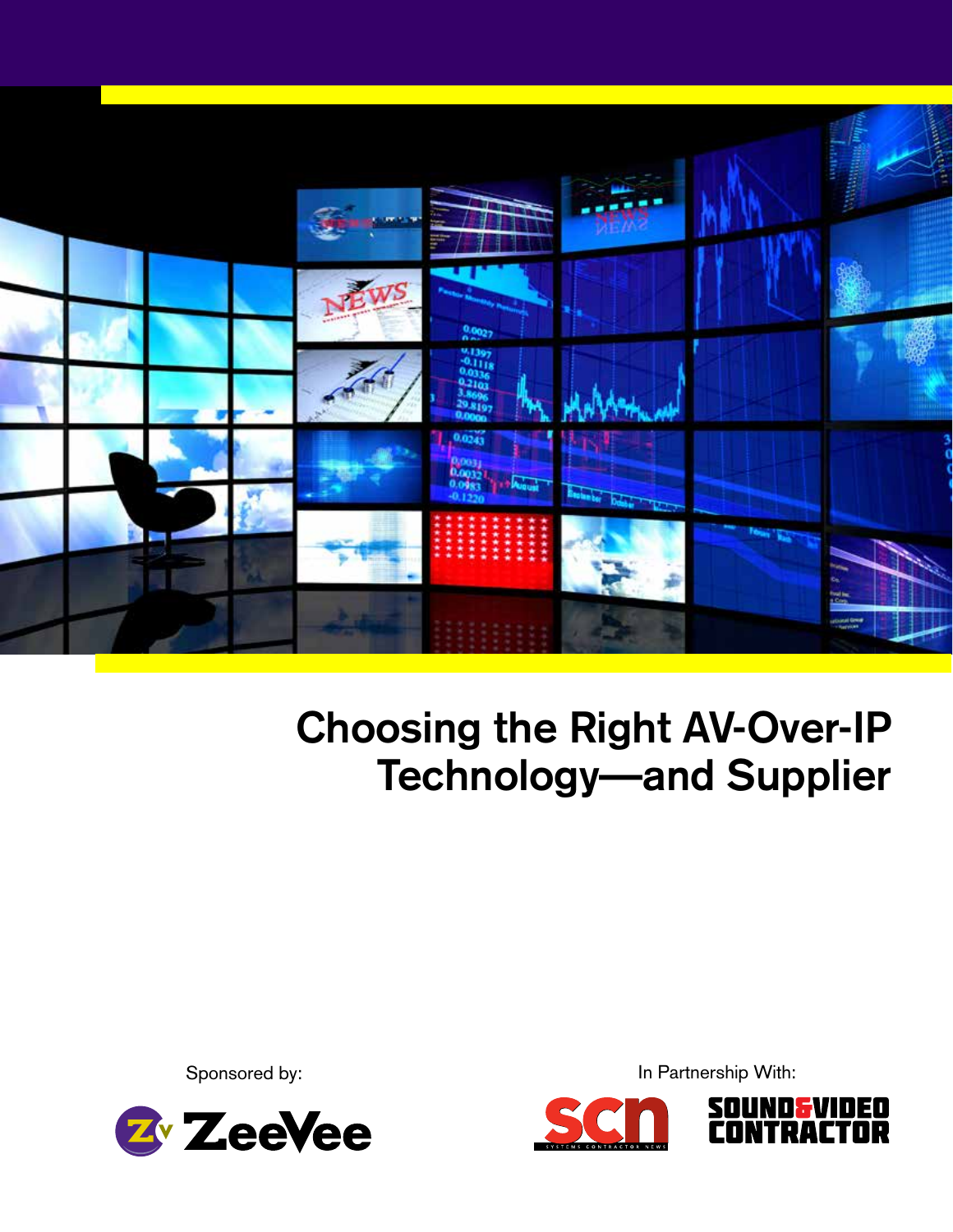# Smart AV integrators look for a provider with engineered solutions for various tiers of AV and IT complexity, not a "one-size-fits-all" approach.

## **INTRODUCTION**

Although advances in new technology can make it tempting to do AV over IP with a "plug and play" approach, a certain level of knowledge is required to properly tailor the solution to each application. How should an AV integrator evaluate application needs and solutions, in order to choose the right AV/IP solution? A top solution provider will have engineered solutions for various tiers of AV and IT

complexity, not a "one-size-fits-all" approach. AV integrators should also know from whom they are buying—is their supplier an industry leader or just a vendor who quickly pushed a product to market? Can the AV/IP supplier provide full support for the solution? Can the product integrate with all the other components and products required to create the end-to-end solution—switching, control, and more?

## **Which Technology Solution, in a World of Me-Too AV/IP?**

There was a time when AV over IP didn't pose a serious threat to the matrix switching approach to video distribution. Today, however, most AV integrators are aware of the benefits of standards-based AV over IP versus more labor-intensive matrix switches. AV over IP—which can be deployed up to three times faster than matrix switching solutions—is more often than not the solution of choice for distributing video content across organizations. By leveraging a standardized hardware and software platform for distributing AV over Ethernet, such as SDVoE (Software Defined Video over Ethernet), everyone from the AV provider to the end user's IT department can ensure quality of performance. But to do AV/IP right, AV integrators need to choose wisely: which AV-over-IP technology should you use, and with which technology provider should you work? Make the right choices, and your customers will benefit from affordable solutions that are easy to install, maintain, and expand. Make the wrong choices, and you could lock your customer into a system that's troublesome to service and expensive to expand. The AV integrator should not just seek "plug and play" solutions to address all application needs.

Recent developments in the field point to the challenges, and solutions, that smart AV integrators are seeing today.

"When the NFL comes into town for a Super Bowl, they take over hotels, convention halls, the stadium and other venues," says Steve Metzger, vice president of hardware and operations at ZeeVee, a global manufacturer of video and signal distribution technology for ProAV and IT markets. "They build their own data network on top of this virtual campus to distribute data, communications, and other traffic."

Would it make sense to build a separate IP network simply to distribute video? Obviously not, which is why WBL Services, the integrator charged with building and supporting this network for the NFL, uses a standards-based AV-over-IP technology.

2 **Choosing the Right AV-Over-IP Technology and Supplier**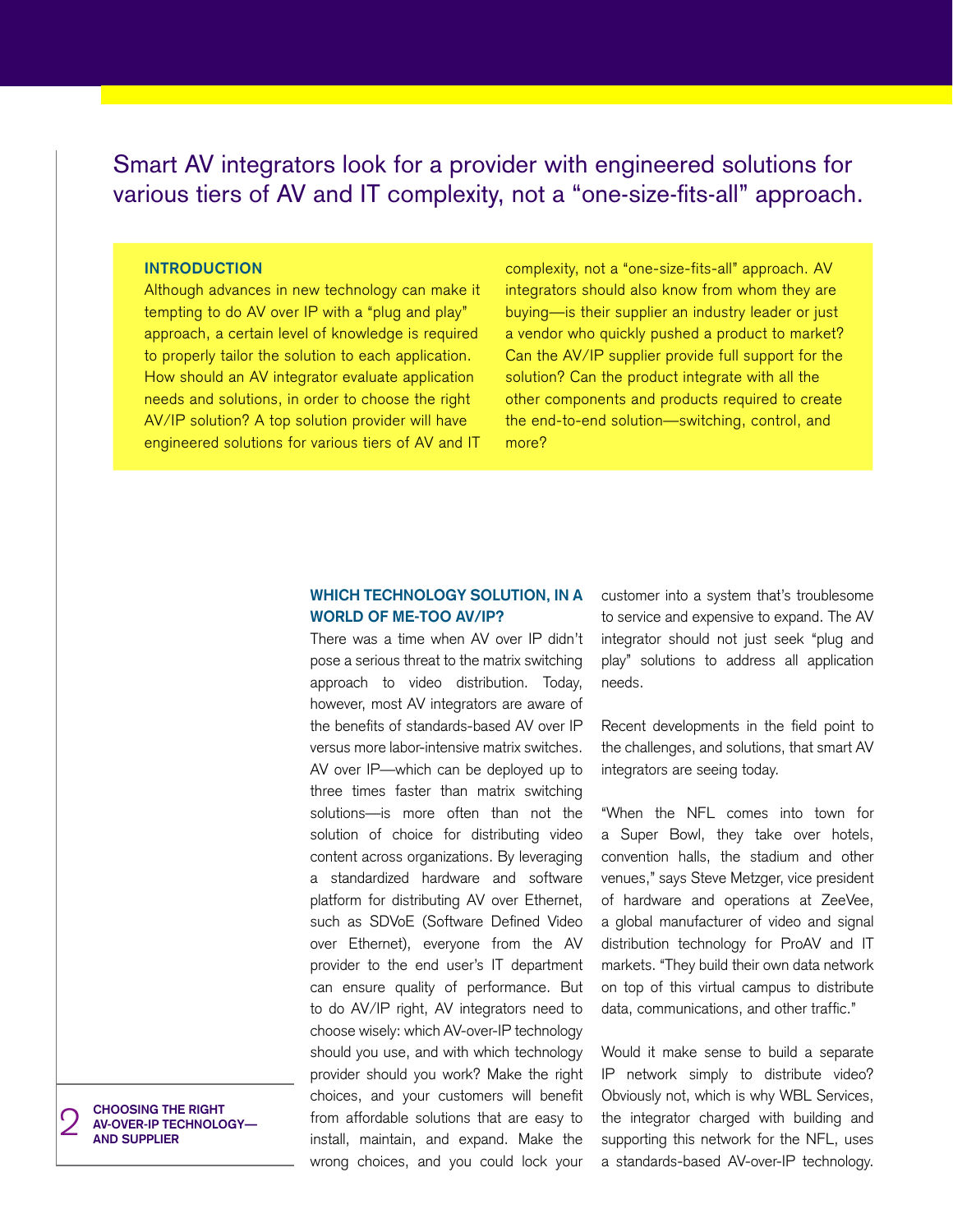**"It's critical to understand the 'triangle of tradeoffs' between latency, quality, and bandwidth."**

- Art Weeks, IP Product Manager, ZeeVee

3 **Choosing the Right AV-Over-IP Technology and Supplier**

And while you may think that creating a video distribution system for a Super Bowl venue would be a daunting and complex AV/IP challenge, this application is actually an example of a top "tier" installation that is manageable with today's solutions: creating an AV-over-IP network that can perform flawlessly for one day, with the low/no latency required for a live event—in this case, fans watching simultaneously, from a luxury box for example, both the live action on the field and the same action on a TV monitor.

# **The Hidden Costs of the Matrix Switch**

Even in resorts, hotels, and nightclubs where IP networks are created solely for Video over IP, integrators should avoid nonstandard technologies like HDBaseT that use matrix switchers between the video sources and players. These suffer several key disadvantages. The first of these is a symmetric I/O, which hinders deployments, and particularly upgrades. As Christian Brondbo, systems designer at Atea, the third largest infrastructure provider in Europe explains, "HDBaseT has fixed numbers of inputs and outputs in the matrix switch. If you start with six inputs, you might buy an 8x8 matrix switch. If you later need to add three more inputs, you have to pull out the existing matrix, and buy a larger one. With standards-based AV-over-IP products, you just buy a new off-the-shelf switch."

Brondbo also highlights the support issues relating to HDBaseT when he says, "Many organizations don't have AV staff but do have IP personnel who can easily manage and change a network switch. However, they typically can't program or otherwise maintain an HDBaseT matrix."

ZeeVee's Metzger points out a related disadvantage of switch-related technologies: complexity of installation. Specifically, he notes, "ports on a matrix switch have to be programmed, which takes a highly-trained installer. In contrast, some AV-over-IP use a beaconing protocol that simplifies syncing channels on system endpoints so that almost any technician can do it. If you're installing dozens or hundreds of displays, the cost differential can be significant."

#### **Honing Your Decision**

Art Weeks, ZeeVee's IP product manager, points out that there's no "one-size-fitsall" AV-over-IP product or technology. "It's critical to understand the 'triangle of tradeoffs' between latency, quality, and bandwidth," he says.

"Uncompressed 4K," Weeks says, "delivers flawless quality with almost zero latency, which is essential for displays at live events or similar applications where delays are noticeable, or where quality is critical, as in a surgical environment in a hospital. The trade-off? You'll need a 10GB network to carry the stream."

At the other end of the spectrum are geographically distributed events, or similar applications where slight delays are acceptable, raw quality isn't paramount, and distribution over a 1GB network is fine. In these applications, Weeks advises that AV integrators should not be overly concerned about latency or quality loss due to compression. "Compression-related latency is typically less than a second," he says, "and most providers use the same compression technologies as satellite, cable, and Internet providers, and give customers full control over quality. Your quality should equal or exceed your highest quality satellite or cable TV channels."

On the other hand, even when distributing compressed streams, ZeeVee's Metzger advises that integrators shouldn't minimize potential network-related issues. "Most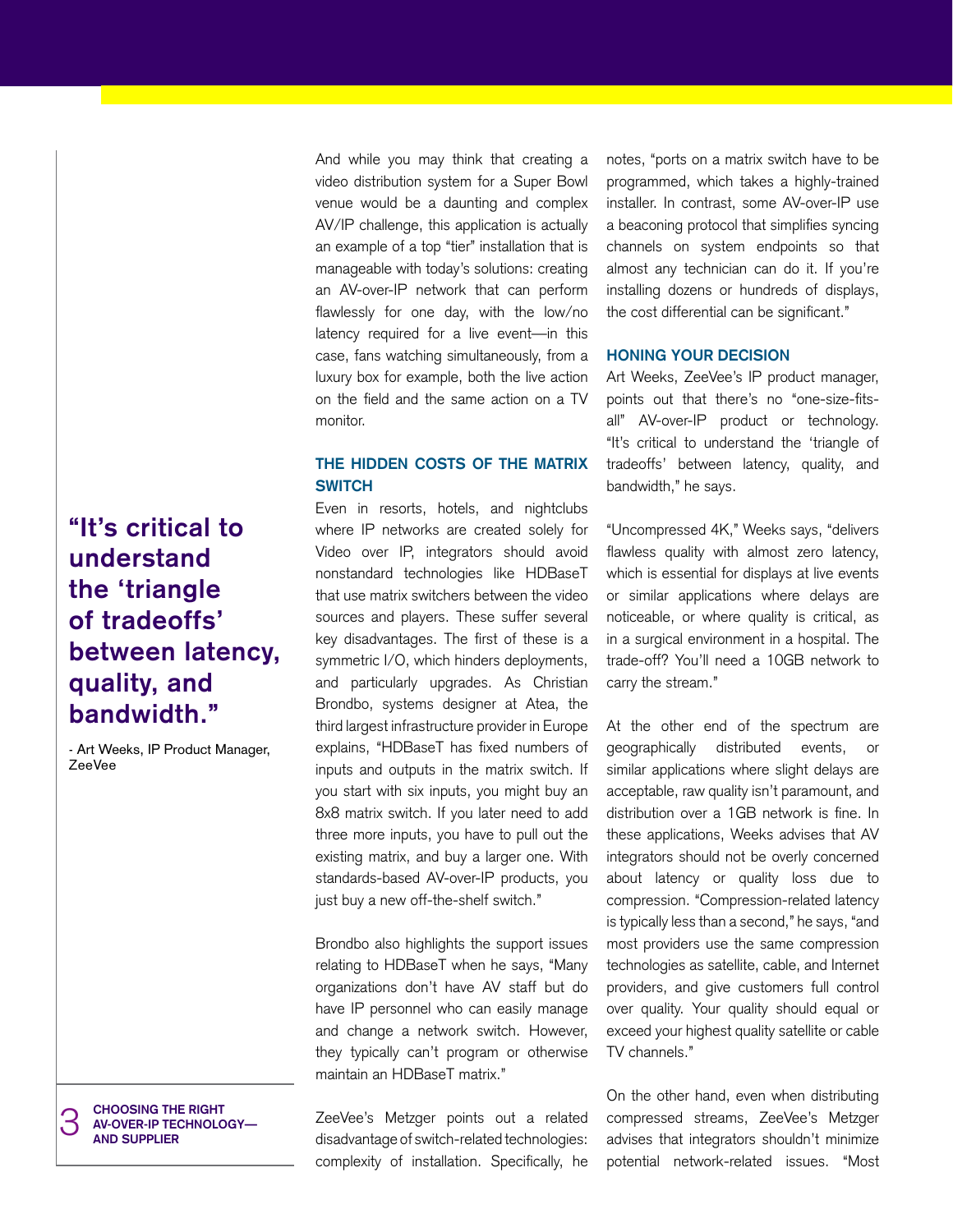

network traffic is bursty," he says, "and stresses the network for short periods of time. In contrast, video traffic is usually intense and sustained. Integrators need to understand the load video will add to the network before recommending deployment without infrastructure upgrades."

Integrators should also understand and anticipate their customers' needs and requirements. For example, not all AVover-IP technologies support multiplepanel video walls or multi-view displays that enable picture-in-picture and similar displays. Even if they're not required for the initial customer buildout, these features often arise as upgrade requests, so smart integrators should anticipate the inclusion of these features from the start.

Similarly, while many AV-over-IP solutions support 4K input, not all support full resolution (4096x2160) 4K 60 at full 4:4:4 quality, which is rapidly becoming the standard. While all solutions work with CatX cable that supports up to 100-meter cable runs, not all support fiber, which can support up to 30-mile distances. Focusing on these details during the initial proposal can mean the difference between a smooth upgrade and having to start from scratch to meet the

customer's updated requirements.

# **Choosing a Technology Partner**

Once you've narrowed down your technology options, it's time to evaluate the technology providers themselves and pick the right partner. It's important to focus on three areas: the breadth of the product line, the maturity of the management and control software, and pre- and post-sale technical support.

When considering the product line, make sure your potential supplier carries a complete line of both RF and AV-over-IP products, including uncompressed and compressed, with support for multi-view, video walls, and other advanced features. Though greenfield hybrid installations are increasingly rare, there are some scenarios where combined RF and AV-over-IP systems make sense. When you work with a manufacturer that supplies both, you know they're selling you what's best for you and not what's best for them.

The manufacturer's management system is the key to successful installation and sustainable maintenance. Ask how systems are configured during installation and upgrade, and whether the same software is used over the complete product line in RF and AV-over-IP systems, large and small. Can a reasonably competent AV tech manage installation and upgrades, or will you need to hire a much more expensive IT expert?

Finally, check what kind of pre- and postsale support the manufacturer offers. Products should have clear installation guides and solid documentation, with screencam videos for software installation and operation. Technical support hours should be extensive, and phones should be manned by qualified technicians, not hourly

4 **Choosing the Right AV-Over-IP Technology and Supplier**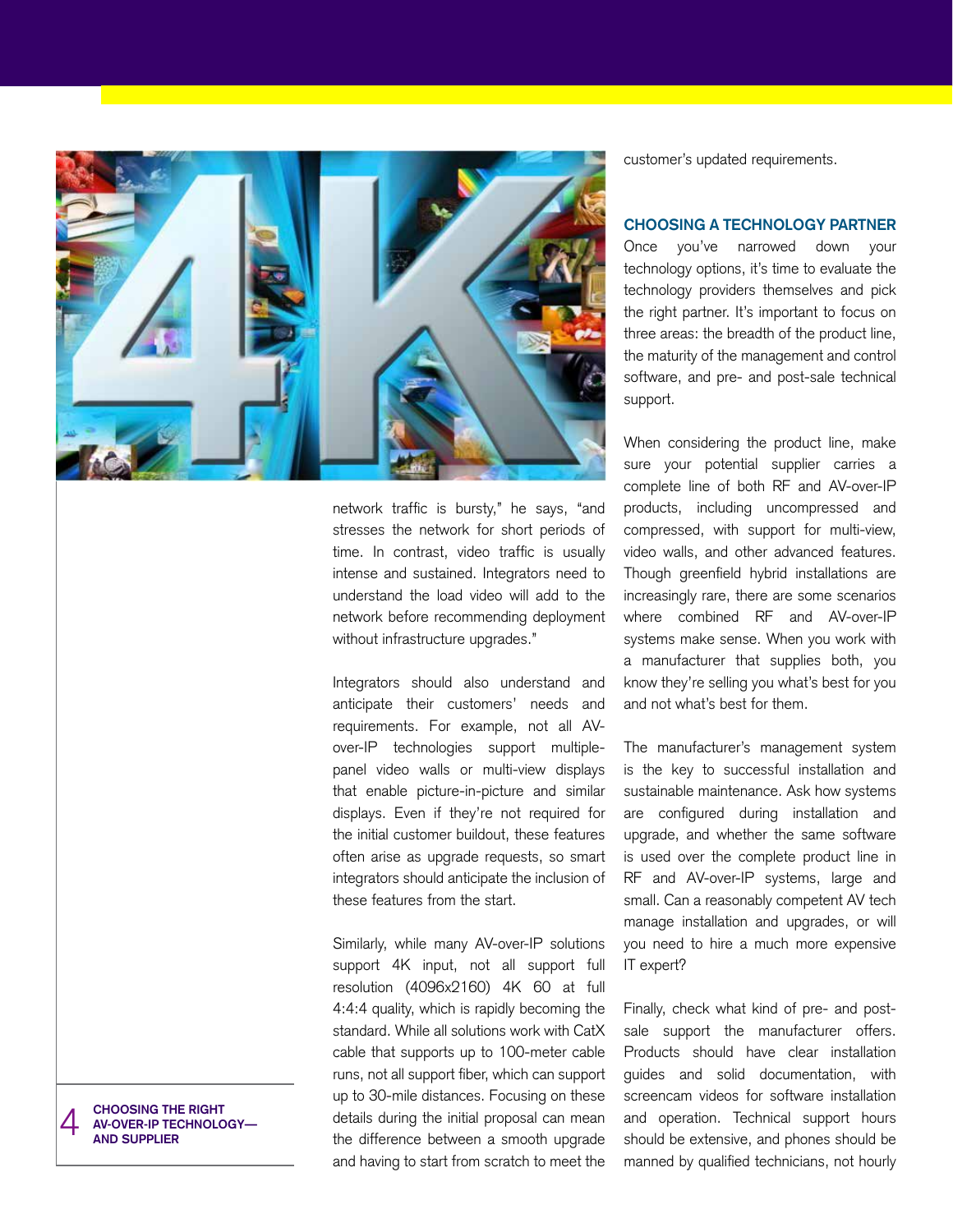# **IP Distribution Considerations**



To select the right AV-over-IP solution, it's important to understand and evaluate the key components of your bandwidth requirement.

> employees working from a checklist. Finally, check whether tech support personnel work at the same facility as engineering and manufacturing, which can promote rapid resolution of problems.

## **Conclusion**

AV integrators evaluating AV-over-IP solutions should choose a standards-based technology and avoid those deployed via a matrix switch. When advising a customer about AV-over-IP encoding technologies, you need to understand the tradeoffs between latency, quality, and data rate and choose the product that meets your customer's unique requirements. You should also look ahead and anticipate needs such as future support for video walls and multi-view.

When choosing a manufacturer, look for a vendor with an extensive range of RF and AV-over-IP products and mature management software that will simplify installation and ongoing maintenance. Check available documentation and other installation aids before buying, and prioritize vendors with tech support personnel who are close to both development and manufacturing facilities.

The AV integrator should avoid providers that offer "plug and play" solutions to address all application needs. Rather, a top solution provider will have engineered solutions for various "tiers" of AV and IT complexity.

**CHOOSING THE RIGHT<br>
AV-OVER-IP TECHNOLOGY-**<br>
AND SUPPLIER **and Supplier**